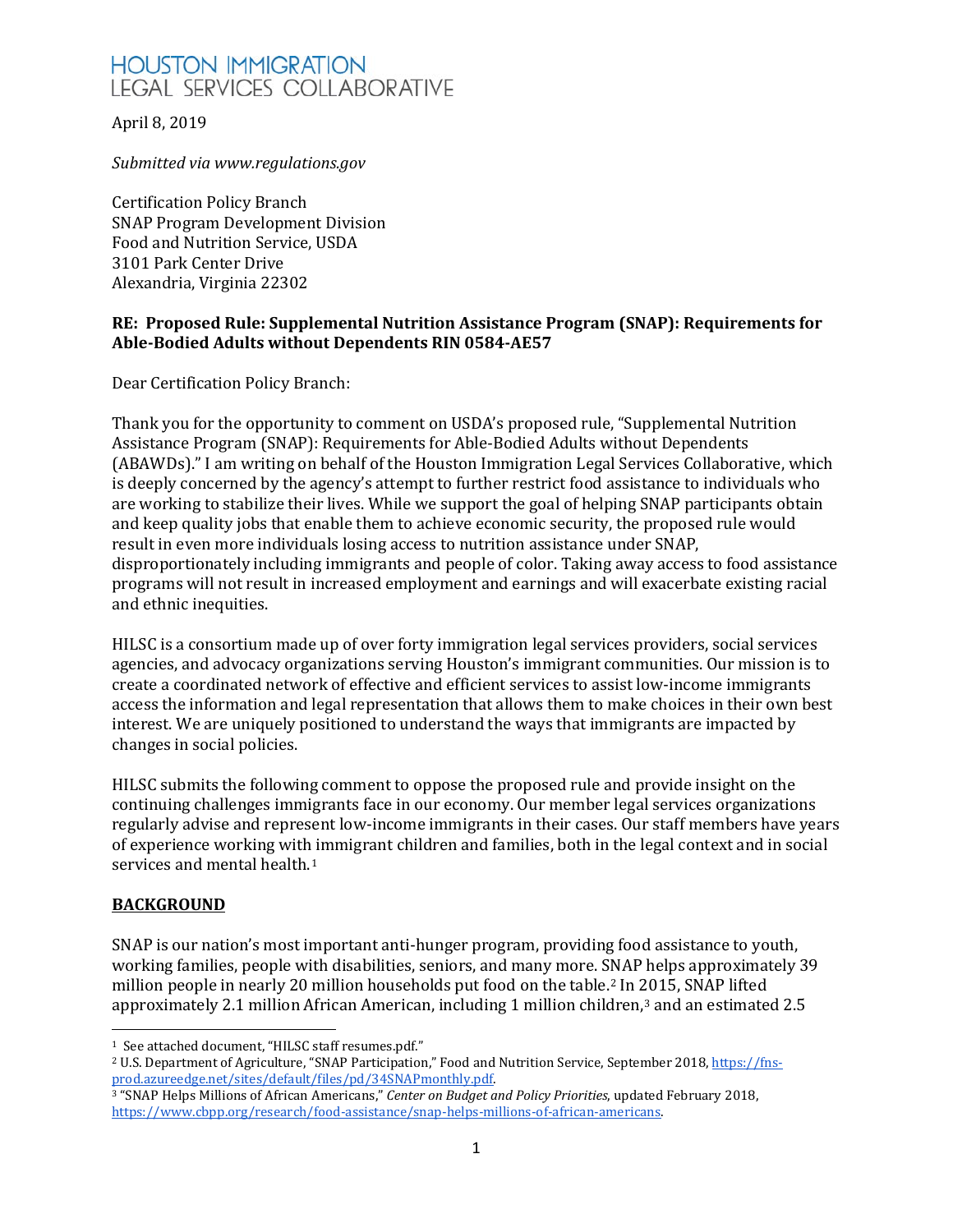million Latinos, including 1.2 million children, out of poverty.[4](#page-1-0) More [th](#page-1-1)an ten percent of Asian American and Pacific Islander (AAPI) families receive SNAP benefits,5 while many more are likely eligible but unenrolled due to cultural stigma and insufficient program outreach to AAPI groups.<sup>[6](#page-1-2)</sup>

### *Immigrant Eligibility for SNAP is Extremely Limited, and Immigrant Participation in SNAP is Already Declining in Houston*

Following welfare reform in 1996, a person must be a U.S. citizen or an eligible, lawfully-present non-citizen to qualify for SNAP benefits. Non-citizens are rarely eligible for SNAP (and undocumented immigrants never are), but certain legal immigrants may be eligible if they fulfill the other requirements. For example, many legal immigrants may [b](#page-1-3)e eligible for SNAP after they are in the country for five years, if they meet the other requirements.7

The requirements for who is eligible to enroll in SNAP haven't changed but immigrant households legally e[li](#page-1-4)gible for SNAP benefits stopped participating in the program at a higher-than-normal rate in 2018.8 The Trump Administration'[s](#page-1-5) relentless anti-immigrant rhetoric and policies are driving low-income immigrant families away.<sup>9</sup> Recent data presented at the 2018 American Public Health Association Annual Conference shows after a decade of steady increases, and with no legal reason for that not to continue, that there has been a 10 percent drop in enrollment nationwide among immigrant families eligible for SNAP.[10](#page-1-6) The study's lead researcher said in a press release, "We believe the drop in participation may be related to more nuanced changes in national immigration rhetoric and increased federal action to deport and detain immigrants. These findings demonstrate that rhetoric and the threat of policy changes, even before changes are enacted, may be causing families to forego nutrition assistance."

In general, immigrants are often unaware of the SNAP program or are confused about their eligibility for benefits.[11](#page-1-7) Many immigrants in mixed-status families are not aware that some of their family members are eligible for SNAP, and immigrants face complicated administrative burdens due to caseworkers' lack of familiarity with foreign identity documents.[12](#page-1-8) In fact, federal agencies

<span id="page-1-0"></span> $\overline{a}$ <sup>4</sup> "SNAP Helps Millions of Latinos," *Center on Budget and Policy Priorities*, updated February 2018,

<span id="page-1-1"></span><sup>&</sup>lt;sup>5</sup> "Congressional Tri-Caucus Denounces Cuts to the Supplemental Nutrition Assistance Program (SNAP)," *Congressional Asian Pacific American Caucus*, September 2013, [https://capac-chu.house.gov/press-release/congressional-tri-caucus](https://capac-chu.house.gov/press-release/congressional-tri-caucus-denounces-cuts-supplemental-nutrition-assistance-program-snap)[denounces-cuts-supplemental-nutrition-assistance-program-snap](https://capac-chu.house.gov/press-release/congressional-tri-caucus-denounces-cuts-supplemental-nutrition-assistance-program-snap)

<span id="page-1-2"></span><sup>6</sup> Victoria Tran, *Asian Americans are Falling Through the Cracks in Data Representation and Social Services*, Urban Institute, June 2018, https://www.urban.org/urban-wire/asian-americans-are-falling-through-cracks-data-representation-and-social-services.

<span id="page-1-3"></span><sup>&</sup>lt;sup>7</sup> Supplemental Nutrition Assistance Program: Guidance on Non-Citizen Eligibility, U.S. Department of Agriculture, June<br>2011, https://fns-prod.azureedge.net/sites/default/files/snap/Non-Citizen Guidance 063011.pdf.

<span id="page-1-4"></span><sup>&</sup>lt;sup>8</sup> Allison Bovell-Ammon, "Trends in Food Insecurity and SNAP Participation Among Immigrant Families of U.S. Born Young Children," *Children's HealthWatch*, November 2018,

[http://childrenshealthwatch.org/study-following-10-year-gains-snap-participation-among-immigrant-families-dropped-](http://childrenshealthwatch.org/study-following-10-year-gains-snap-participation-among-immigrant-families-dropped-in-2018/)

<span id="page-1-5"></span>[in-2018/.](http://childrenshealthwatch.org/study-following-10-year-gains-snap-participation-among-immigrant-families-dropped-in-2018/) 9 Helena Bottemiller Evich, "Immigrant Families Appear to be Dropping Out of Food Stamps," *POLITICO*, November 20218, <https://www.politico.com/story/2018/11/14/immigrant-families-dropping-out-food-stamps-966256>

<span id="page-1-6"></span><sup>10</sup> "Study: Following 10-year gains, SNAP participation among immigrant families dropped in 2018," American Public Health Association, November 2018[, https://www.apha.org/news-and-media/news-releases/apha-news](https://www.apha.org/news-and-media/news-releases/apha-news-releases/2018/annual-meeting-snap-participation)[releases/2018/annual-meeting-snap-participation](https://www.apha.org/news-and-media/news-releases/apha-news-releases/2018/annual-meeting-snap-participation)

<span id="page-1-7"></span><sup>11</sup> Susan Bartlett, Nancy Burstein, William Hamilton, et al., *Food Stamp Access Study: Final Report*, U.S. Department of

<span id="page-1-8"></span><sup>&</sup>lt;sup>12</sup> Krista M. Perreira, Robert Crosnoe, Karina Fortuny, et al., *Barriers to Immigrants' Access to Health and Human Services Programs*, U.S. Department of Health and Human Services, May 2012, [https://aspe.hhs.gov/system/files/pdf/76471/rb.pdf.](https://aspe.hhs.gov/system/files/pdf/76471/rb.pdf)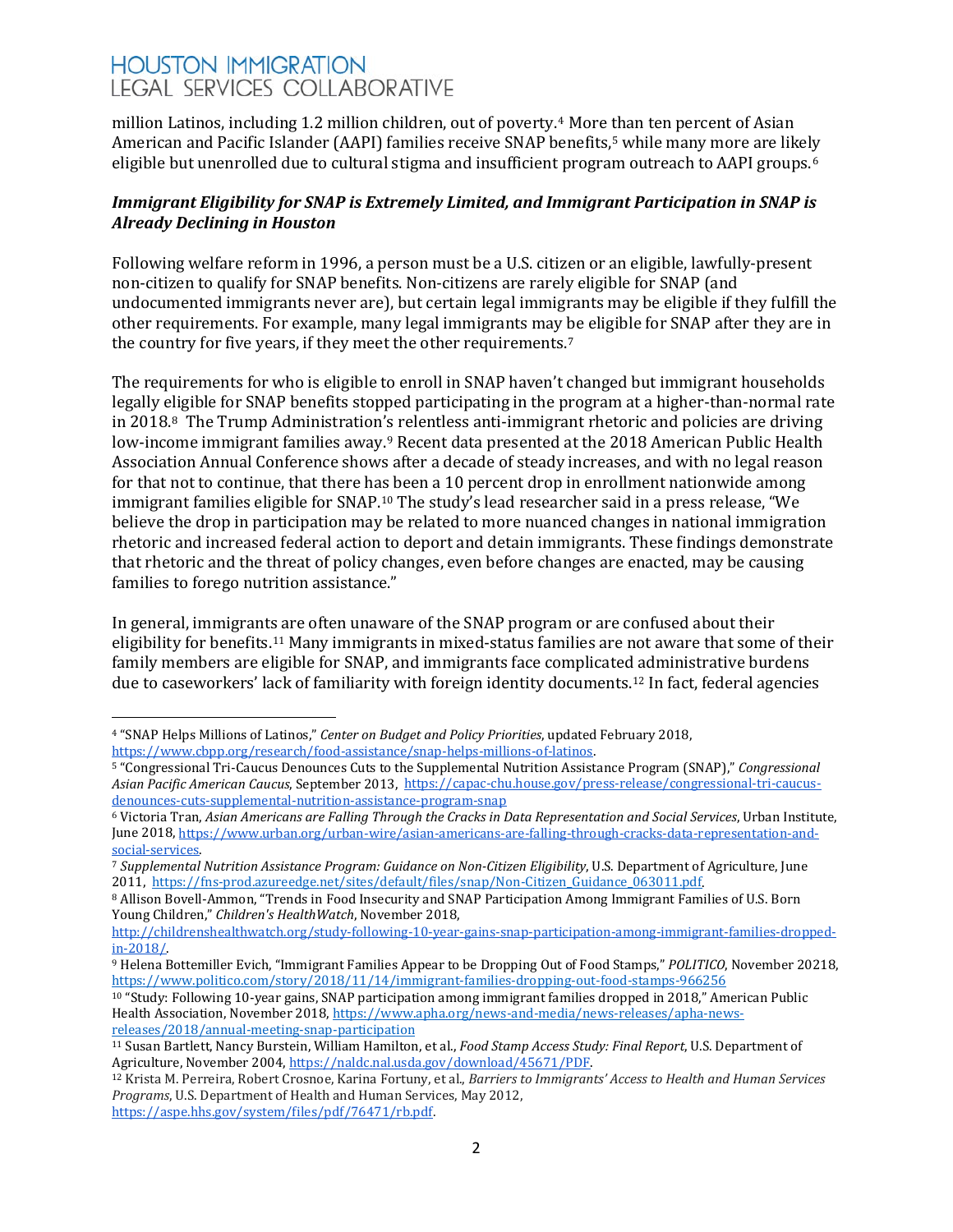have been working to overcome the barriers immigrants face to enrolling in benefits rather than adopting policies such as thi[s p](#page-2-0)roposal, which will only exacerbate current disparities in immigrant access to the SNAP program.13 Given SNAP's record of alleviating poverty and food insecurity and improving health and employment outcomes, the USDA should be working to remove the barriers immigrant families face in accessing SNAP rather than further restricting access and increasing disparities for immigrant families.

In Houston, the foreign-born are 25% of our region's population, and are a key factor in our region's population and economic growth.[14](#page-2-1) While it is unknown how many of them may qualify for SNAP though other lawful legal status, there are 531,000 LPRs in the Greater Houston Area who do meet the immigration requirement.[15](#page-2-2) For these affected Houstonians and their families, SNAP is a lifeline that keep them living above the poverty threshold. Research demonstrates that safety net programs, such SNAP, have short and long-ter[m](#page-2-3) health benefits and are crucial levers to reducing the intergenerational transmission of poverty.16

Houston already lags in SNAP enrollment, with only one in five of eligible people being enrolled in the program; t[his](#page-2-4) means that an estimated 193,551 Houstonians are eligible for but not receiving SNAP benefits.17 The Houston Food Bank conducted an assessment to determine how best to expand SNAP enrollment, finding that a barrier to participation for many is "concern that participation might undermine immigration status for someone in the household.["18](#page-2-5) The report cites the importance of partnerships, reaching out to vulnerable communities, and creating working groups that include immigrants as ways to increase SNAP participation in Houston.

Epiphany Community Health Outreach Services (ECHOS), a Houston nonprofit and HILSC me[m](#page-2-6)ber, said it has seen a 33 percent decrease in the number of families signing up for SNAP in 2018. <sup>19</sup> At the sam[e t](#page-2-7)ime, the group's food pantry has seen the number of people it serves increase by 266 percent.20 The NPRM is an additional barrier to families who already feel threatened by the antiimmigrant climate.

<span id="page-2-5"></span>[content/uploads/2018/10/Advocacy\\_HoustonSNAPReport10182018.pdf](http://www.houstonfoodbank.org/wp-content/uploads/2018/10/Advocacy_HoustonSNAPReport10182018.pdf) <sup>18</sup> *Id*.

<span id="page-2-0"></span> $\overline{a}$ <sup>13</sup> Robert Crosnoe, Juan Manuel Pedroza, Kelly Purtell, et al., *Promising Practices for Increasing Immigrants' Access to Health and Human Services*, U.S. Department of Health and Human Services, May 2012,

<span id="page-2-1"></span> $14$  Rhor, Monica, "Immigrants from around the world are transforming Houston," Houston Chronicle (March 2015), [www.houstonchronicle.com/local/themillion/article/How-diversity-culture-demographics-of-Houston-6117301.php;](http://www.houstonchronicle.com/local/themillion/article/How-diversity-culture-demographics-of-Houston-6117301.php)<br>New American Economy, "Houston Metro Area," https://www.newamericaneconomy.org/city/houston.

<span id="page-2-2"></span><sup>&</sup>lt;sup>15</sup> Randy Capps and Ariel G. Ruiz Soto, "A Profile of Houston's Diverse Immigrant Population in a Rapidly Changing Policy Landscape," Migration Policy Institute (September 2018), *available at*

[https://www.migrationpolicy.org/research/profile-houston-immigrant-population-changing-policy-landscape,](https://www.migrationpolicy.org/research/profile-houston-immigrant-population-changing-policy-landscape) and attached here for your review (hereinafter "Profile of Houston's Diverse Immigrant Population").

<span id="page-2-3"></span><sup>16</sup> Page, Marianne, "Safety Net Programs Have Long-Term Benefits for Children in Poor Households", Policy Brief, University of California Davis, 2017, *available at* [https://poverty.ucdavis.edu/policy-brief/safety-net-programs-have](https://poverty.ucdavis.edu/policy-brief/safety-net-programs-have-long-term-benefits-children-poor-households)[long-term-benefits-children-poor-households.](https://poverty.ucdavis.edu/policy-brief/safety-net-programs-have-long-term-benefits-children-poor-households)

<span id="page-2-4"></span><sup>17</sup> Houston Food Bank, Closing the SNAP Gap: Recommendations to Prevent Hunger and Strengthen SNAP in Houston (October 2018), *available at* [http://www.houstonfoodbank.org/wp-](http://www.houstonfoodbank.org/wp-content/uploads/2018/10/Advocacy_HoustonSNAPReport10182018.pdf)

<span id="page-2-6"></span><sup>&</sup>lt;sup>19</sup> Teo Armus, "A proposed federal policy won't target immigrants for using welfare. In Texas, they might drop out anyway," The Texas Tribune (September 28, 2018) *available at* [https://www.texastribune.org/2018/09/28/public-](https://www.texastribune.org/2018/09/28/public-charge-immigration-chilling-effects-texas/)

<span id="page-2-7"></span><sup>&</sup>lt;sup>20</sup> Teresa Wiltz, "Why Crackdown Fears May Keep Legal Immigrants From Food Stamps," PEW (July 24, 2018), *available at* [https://www.pewtrusts.org/en/research-and-analysis/blogs/stateline/2018/07/24/why-crackdown-fears-may-keep](https://www.pewtrusts.org/en/research-and-analysis/blogs/stateline/2018/07/24/why-crackdown-fears-may-keep-legal-immigrants-from-food-stamps)[legal-immigrants-from-food-stamps](https://www.pewtrusts.org/en/research-and-analysis/blogs/stateline/2018/07/24/why-crackdown-fears-may-keep-legal-immigrants-from-food-stamps)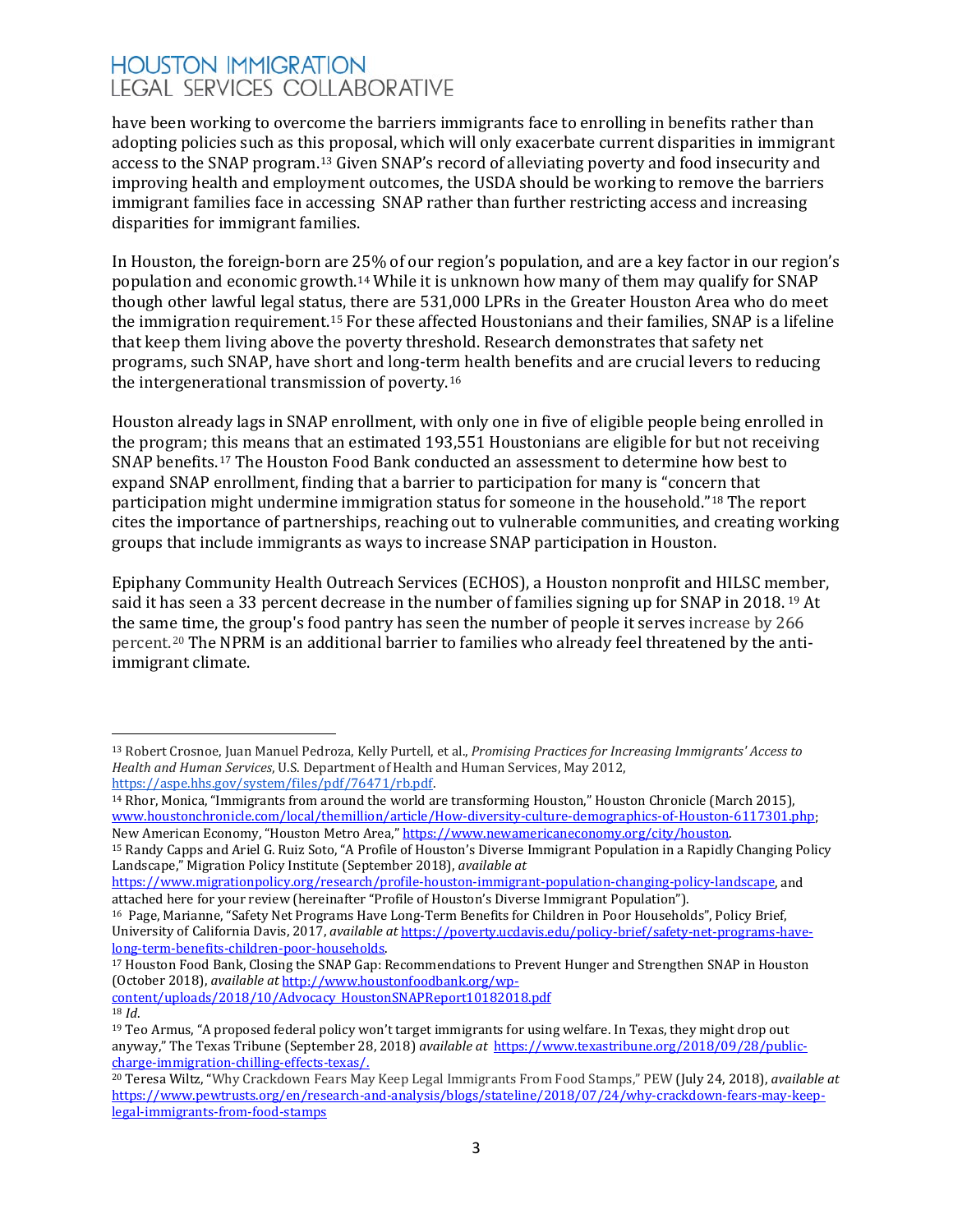There are 569,000 children under the age of 18 in the Houston area who have at least one noncitizen parent.This comprises one third of Houston's population of children under 18.[21](#page-3-0) Children's well-being is inseparable from their parents' and families' well-being, so help received by parents is central to children's health and well-being in the short- and long-term. Children thrive when their parents can access needed health or mental health care, when their families have enough to eat, and a roof over their heads. Conversely, parents' stress and health challenges impede effective caregiving and can undermine children's development. Research has consiste[ntl](#page-3-1)y shown that a child's mental health and well-being is tied to that of their parent or caregiver.22 Studies have also shown that when young children endure prolonged periods of stress their bodies are flooded with hormones that can alter brain architecture and disrupt other aspects of healthy development.<sup>[23](#page-3-2)</sup>

### *The NPRM Would Hurt Victims of Hurricane Harvey and Make it More Difficult for Victims of Natural Disasters to Get Aid*

Houston was hit by a five-hundred-year storm in 2017, and the damage of Hurricane Harvey is still being felt over a year later. The Houston Immigration Legal Services Collaborative was activ[e i](#page-3-3)n providing information and assistance to immigrant communities during and after the storm.24 We answered questions on Spanish-language media, hosted a Frequently Asked Questions website that was widely referred to by our member and stakeholder agencies (including the City of Houston), and we utilized our established immigrant rights hotline as a resource to provide information about Harvey relief and recovery efforts in multiple languages. HILSC also provided grants to partners to provide direct cash assistance to families still recovering from Harvey. In all of our outreach efforts, we were often asked about how immigration status affected an individual's access to resources. The long-lasting effects of Harvey mean that families continue to need assistance. With the increased anti-immigrant rhetoric, we fear that vulnerable victims of natural disasters will not seek the assistance that they and U.S. citizens in their mixed-status households may be eligible for.

A study by the Kaiser Family Foundation and the Episcopal Health Foundation of the experiences of immigrants under Harvey shows that immigrants were [d](#page-3-4)isproportionately impacted and less likely to seek assistance than their native-born counterparts. <sup>25</sup> Immigrants were greatly impacted by physical damage and the fallout of Hurricane Harvey. About three-quarters (74 percent) of Houston area immigrants were affected by some type of property damage to their home o[r v](#page-3-5)ehicle and/or some form of job or income loss, compared to 63 percent of native-born residents.26 Sixtyfour percent reported employment and income losses while more than half of immigrant

<span id="page-3-3"></span><sup>24</sup> For more information about HILSC's work during and after Hurricane Harvey, please visit: Houston Immigration Legal Services Collaborative Website, Harvey Resource page:

[www.houstonimmigration.org/harvey/;](http://www.houstonimmigration.org/harvey/) and \$4M Fellowship Program Provides Post-Harvey Legal Aid, Houston Public Media (Nov. 20, 2018), *available at* [https://www.houstonpublicmedia.org/articles/news/hurricane](https://www.houstonpublicmedia.org/articles/news/hurricane-harvey/2018/11/20/312582/4m-fellowship-program-provides-post-harvey-legal-aid/)[harvey/2018/11/20/312582/4m-fellowship-program-provides-post-harvey-legal-aid/;](https://www.houstonpublicmedia.org/articles/news/hurricane-harvey/2018/11/20/312582/4m-fellowship-program-provides-post-harvey-legal-aid/) and For Houston's Undocumented Immigrants, There's No Promise Of Disaster Relief, KERA News (Sept. 4, 2017), *available at* [http://www.keranews.org/post/houstons-undocumented-immigrants-theres-no-promise-disaster-relief.](http://www.keranews.org/post/houstons-undocumented-immigrants-theres-no-promise-disaster-relief)

 $\overline{a}$ <sup>21</sup> *Id*.

<span id="page-3-1"></span><span id="page-3-0"></span><sup>&</sup>lt;sup>22</sup> Maternal Depression Can Undermine the Development of Young Children, Center on the Developing Child at Harvard University (2009), at[: https://developingchild.harvard.edu/resources/maternal-depression-can-undermine-the](https://developingchild.harvard.edu/resources/maternal-depression-can-undermine-the-development-of-young-children)[development-of-young-children.](https://developingchild.harvard.edu/resources/maternal-depression-can-undermine-the-development-of-young-children)

<span id="page-3-2"></span><sup>&</sup>lt;sup>23</sup> Excessive Stress Disrupts the Architecture of the Developing Brain, Center on the Developing Child at Harvard University (January 2014), available a*t* [https://developingchild.harvard.edu/wp](https://developingchild.harvard.edu/wp-content/uploads/2005/05/Stress_Disrupts_Architecture_Developing_Brain-1.pdf)[content/uploads/2005/05/Stress\\_Disrupts\\_Architecture\\_Developing\\_Brain-1.pdf.](https://developingchild.harvard.edu/wp-content/uploads/2005/05/Stress_Disrupts_Architecture_Developing_Brain-1.pdf)

<span id="page-3-5"></span><span id="page-3-4"></span>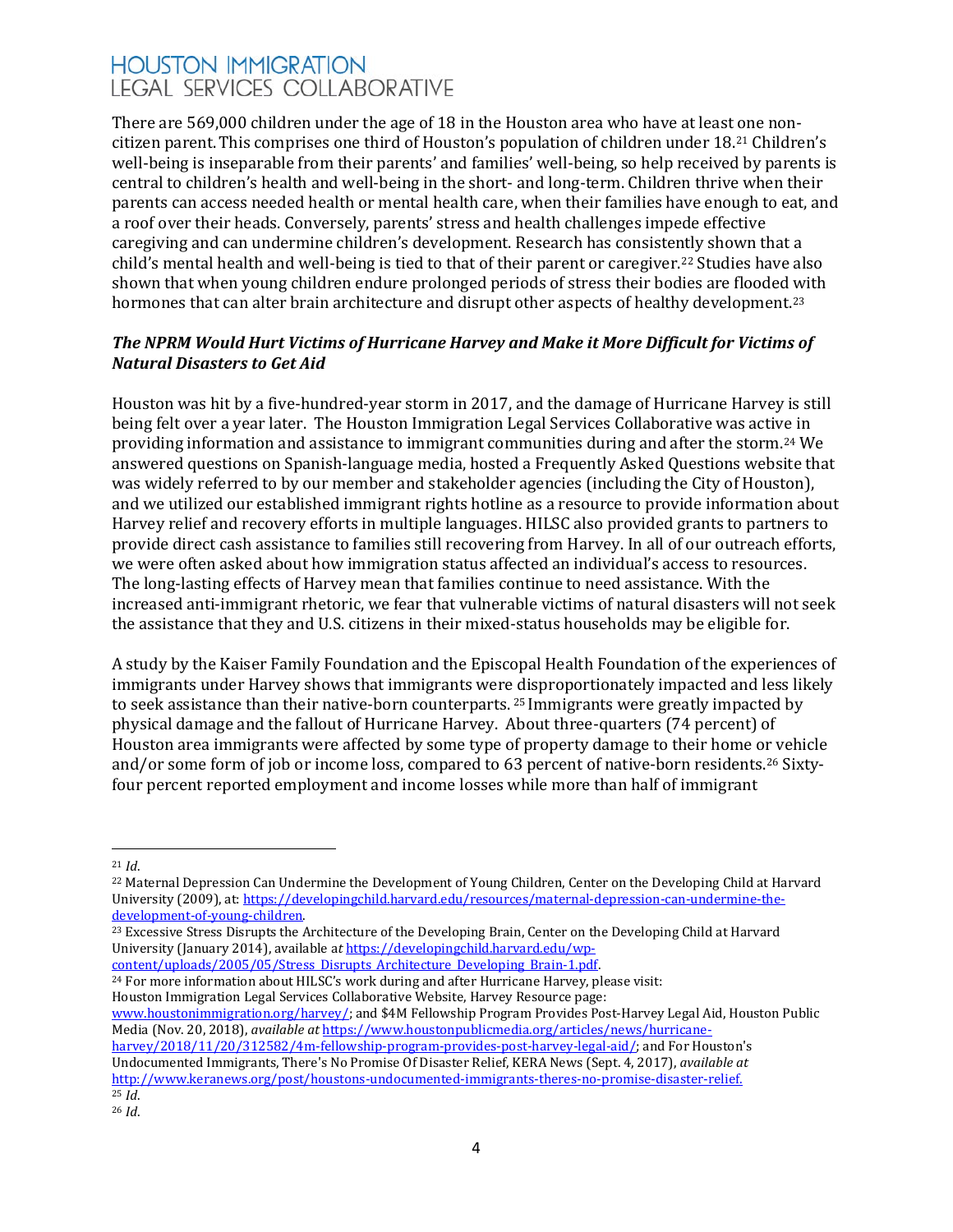households in Houston contained workers wh[ose](#page-4-0) overtime or regular hours were cut back at work – twice as many as the native-born population.27

The immigrants who were surveyed reported tenuous financial and social circumstances. Seventy percent said they have little or no nearb[y su](#page-4-1)pport network, and more than half reported incomes below 200% of the federal poverty level. <sup>28</sup> The impact of Hurricane Harvey made their already precarious financial situation even more dire. Foreign-born residents were disproportionately more likely to report financial difficulties in the months and years following Harvey; compared to residents born in the United States, "immigrants affected by Harvey were significantly more likely to say that they or any other adult in their household had fallen behind in paying their rent or mortgage since the storm (39 percent versus 24 percent)."[29](#page-4-2) And 22 percent of immigrant households had a family member who had to borrow money from a payday lender to make ends meet[.30](#page-4-3) Only twelve percent of immigrants directly affected by Hurricane Harvey said that if t[he](#page-4-4)y lost their job or source of income, they would be able to live comfortably for at least 6 months.<sup>31</sup> In addition to facing financial difficulties, immigrants are more likely to have difficulty accessing health care following a natural disaster. After Hurricane Harvey, for instance, about a quarter of storm-affected immigrants reported needing more help with getting the [m](#page-4-5)edical care they and their family needed, as compared to thirteen percent of native-born residents.32

Despite the disproportionate number of immigrants affected by Harvey, immigrants were less likely to report applying for government assistance after the storm. This may be because immigrants feared that seeking assistance would harm their immigration cases or that of their families. Nearly half of immigrants whose homes were damaged said they were worried that if they tried to get help in recovering from Hurricane Harvey, they would draw attention to their or a family member's immigration status.<sup>[33](#page-4-6)</sup> As a result, only four in ten immigrants whose homes were damaged said they applied for disaster assistance following the hurricane, compared to two-thirds of native-born residents who said they applied.[34](#page-4-7)

When the rules about eligibility change, there are collateral impacts on immigrant families seeking assistance for disaster programs, including D-SNAP and other direct cash assistance programs. The NPRM will contribute to the difficult landscape for immigrants seeking to stabilize their lives after Hurricane Harvey and other natural disasters.

### *The NPRM Would Have a Disparate Impact on Immigrants*

We strongly oppose the proposed rule due to its disproportionate impact on protected classes including immigrants and communities of color. The Department acknowledges that the rule will have a disparate impact, noting that the proposed changes "have the potential for disparately impacting certain protected groups due to factors affecting rates of employment of these groups, [it] find[s] that implementation of mitigation strategies and monitoring by the Civil Rights Division

<span id="page-4-0"></span> $\overline{a}$ <sup>27</sup> *Id*.

<span id="page-4-1"></span><sup>28</sup> *Id*.

<span id="page-4-2"></span><sup>29</sup> *Id*.

<span id="page-4-3"></span><sup>30</sup> *Id*. <sup>31</sup> *Id*.

<span id="page-4-6"></span><span id="page-4-5"></span><span id="page-4-4"></span><sup>32</sup> *Id*.

<span id="page-4-7"></span><sup>33</sup> Bryan Wu, Liz Hamel, Mollyann Brodie, Shao-Chee Sim, and Elena Marks, "Hurricane Harvey: The Experiences of Immigrants Living in the Texas Gulf Coast," (March 2018), Kaiser Family Foundation and the Episcopal Health Foundation, available at[: https://www.episcopalhealth.org/files/9515/2148/3999/Hurricane\\_Harvey\\_-](https://www.episcopalhealth.org/files/9515/2148/3999/Hurricane_Harvey_-_The_Experiences_of_Immigrants_Living_in_the_Texas_Gulf_Coast.pdf) \_The\_Experiences\_of\_Immigrants\_Living\_in\_the\_Texas\_Gulf\_Coast.pdf [a](https://www.episcopalhealth.org/files/9515/2148/3999/Hurricane_Harvey_-_The_Experiences_of_Immigrants_Living_in_the_Texas_Gulf_Coast.pdf)nd attached hereto for your review. 34 *Id*.